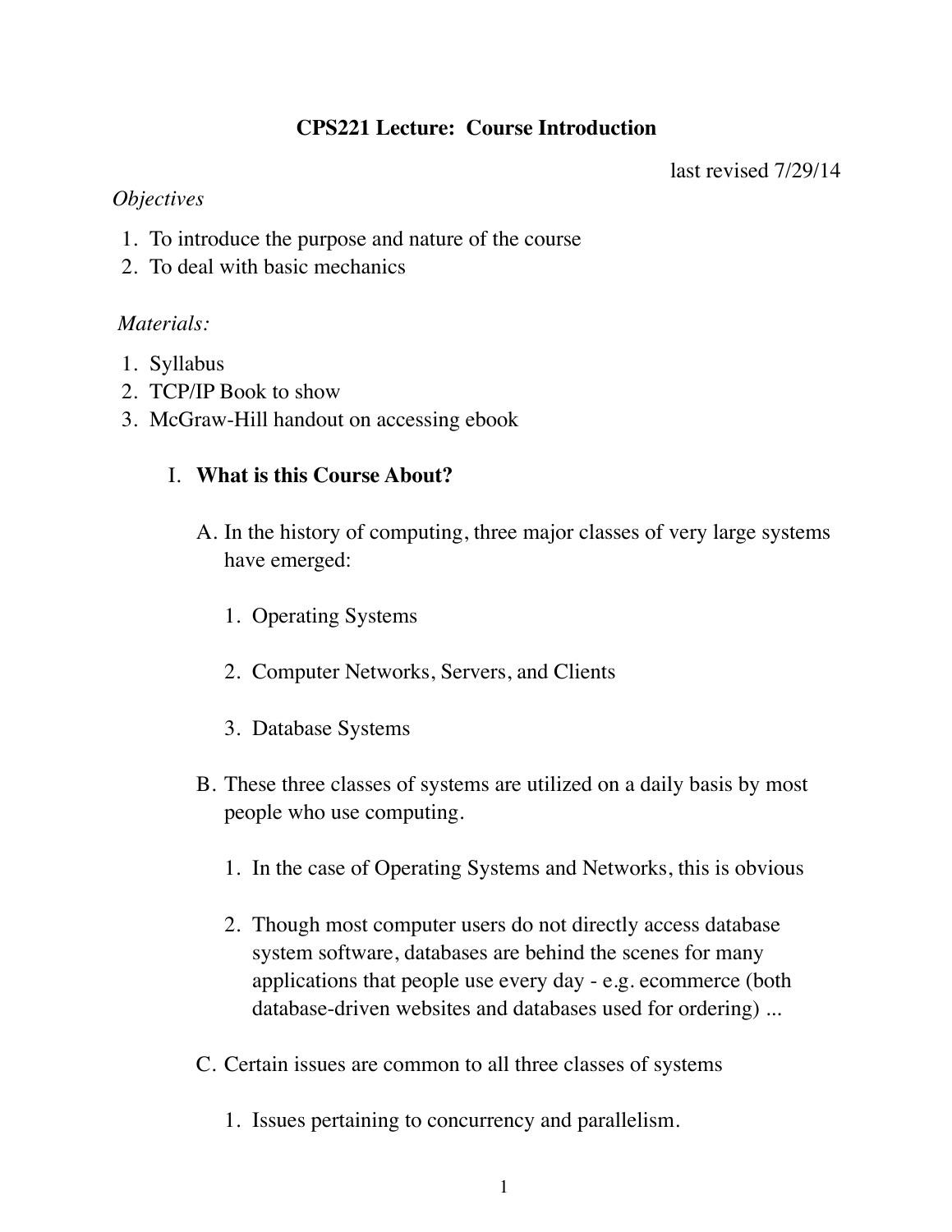- 2. Issues pertaining to security (such as authentication and encryption)
- 3. This commonality has meant that sometimes very similar material is covered in different courses.
- D. Courses dealing with these three classes of systems have been a part of CS curricula since the earliest days of the field.
	- 1. Often, they have been (and still are) taught as separate courses (e.g. an Operating Systems course, a Networks course, a Database course.)
	- 2. The most current recommended curricula from the professional organizations in the field (ACM and IEEE Computer Society) includes topics in each of these areas (though much less than a full course's worth) as part of the core of CS study which every CS major should wee.
- E. This course is designed to cover most of the CS-core material in these three areas in a single course. (Some OS-related material is covered in CPS311)
	- 1. Some of the core material in these areas is part of other courses.
	- 2. A bit of the material in this course, though not part of the core areas of CS in the recommended curricula, is elective material in the recommendations but something I personally think every CS major needs to study.
	- 3. Elective courses remain in the curriculum to facilitate further study in two of these areas if you are interested in doing so.
		- a) Database Systems: A course of that title (CPS352) is offered alternate years.